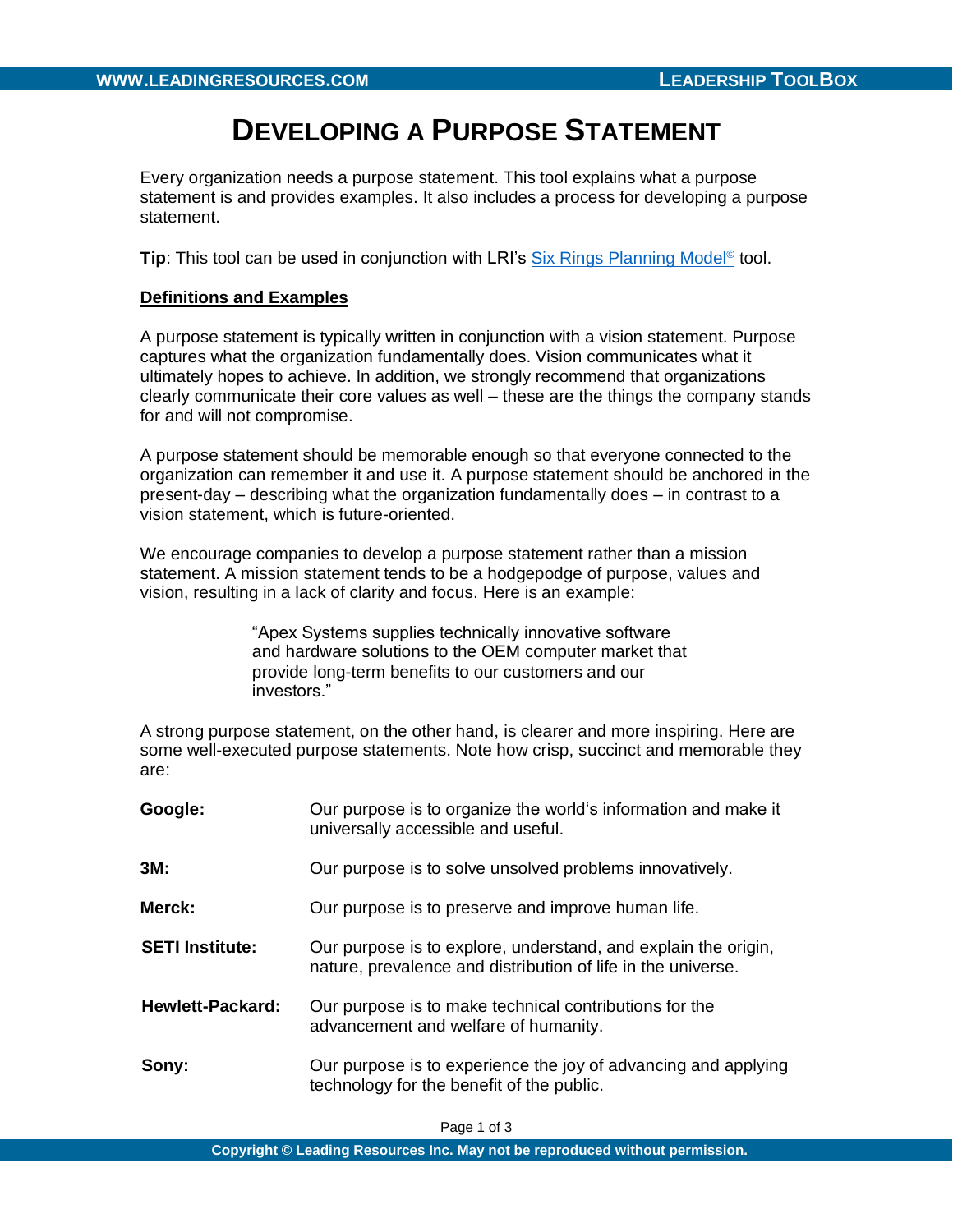**Wal-Mart:** Our purpose is to give ordinary folk the chance to buy the same things as rich people.

#### **Process for Developing a Purpose Statement**

- **•** In advance of a meeting of the planning team, have each member of the team complete the worksheet on the next page.
- At the drafting meeting, review each person's responses.
- **•** Draft a preliminary purpose statement incorporating the elements that the group has decided best capture why the organization exists.
- Review and revise.
- Once the team agrees on a draft statement, circulate the draft to a wider audience of stakeholders for review and feedback.